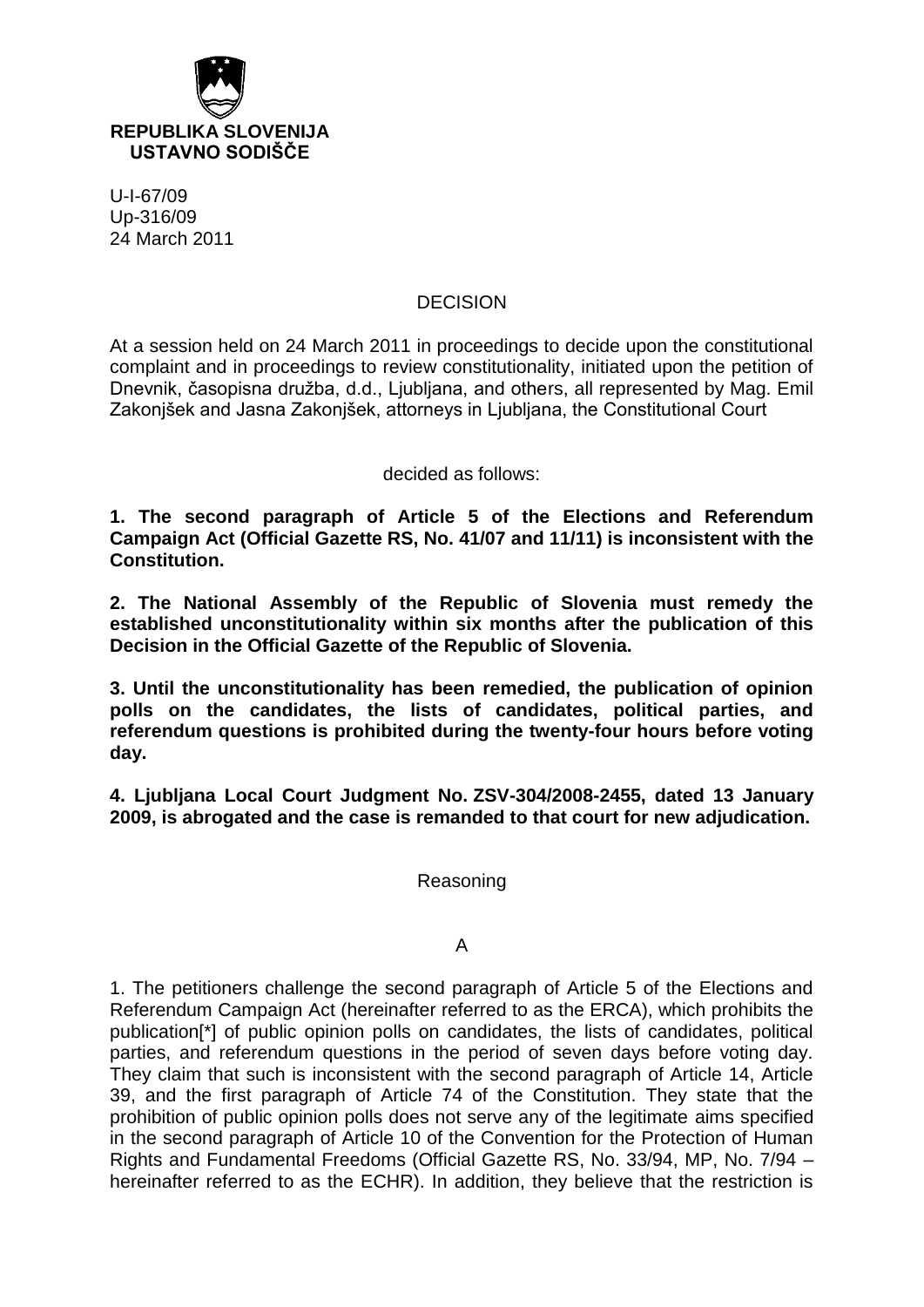not sufficiently precise and that it is not necessary in a democratic society; these are the two conditions under which a restriction of freedom of expression is permitted in accordance with Article 10 of the ECHR. The regulation is allegedly also inappropriate because it does not prevent the polls from being made public. Furthermore, the challenged provision allegedly entails an excessive interference with the right to free economic initiative, particularly in relation to the general principle of equality before the law. It allegedly only restricts the publication of opinion polls by the mass media, but not by other legal and natural persons not categorised as such. The regulation allegedly also gives foreign mass media an unfair advantage over domestic mass media. It is claimed that foreign mass media can publish opinion polls even though they can be accessed via the Internet in the same way as domestic mass media.

2. The petitioners lodged a constitutional complaint along with the petition. In the constitutional complaint they challenge the judgment by which the Ljubljana Local Court rejected their application for judicial protection against the minor offence decision finding tem guilty of minor offences, which constitute a violation of the prohibition determined in the second paragraph of Article 5 of the ERCA. In the judgment, the court found that the petitioners or complainants in principle admitted that they had committed the minor offences; however, they justified their actions on grounds that are legally not acceptable and did not absolve them of their responsibility for committing the minor offences with regard to the legislation currently in force. The petitioners believe that the challenged judgment violated their rights determined in the second paragraph of Article 14, Article 39, and the first paragraph of Article 74 of the Constitution, as well as the right determined in Article 22 of the Constitution. In order to substantiate the constitutional complaint, the petitioners invoke the arguments put forward in the petition. They only additionally substantiated the violation of the right determined in Article 22 of the Constitution, to be precise they claim that the court did not consider their allegations regarding the unconstitutionality of the second paragraph of Article 5 of the ERCA.

3. The National Assembly of the Republic of Slovenia did not reply to the petition; an opinion was, however, submitted by the Government of the Republic of Slovenia. It states that it does not wish to express an opinion on the constitutionality of the challenged provision; however, it believes that the challenged provision is inappropriate and unnecessary. It further states that the challenged provision was intended to prevent the misuse and manipulation of the results of public opinion, but that this purpose had lost its meaning due to the ubiquity of the Internet. The petitioners did not comment on the Government's opinion, as they believe that it clearly demonstrates that the Government agrees with their arguments in the petition and constitutional complaint.

 $B - I$ 

4. The second paragraph of Article 5 of the ERCA provides: "It is prohibited to publish public opinion polls on candidates, lists of candidates, political parties, and referendum questions in the period of seven days before voting day." A grammatical interpretation of this provision leads to the conclusion that it prohibits everyone, not just the mass media, from publishing opinion polls during the seven days before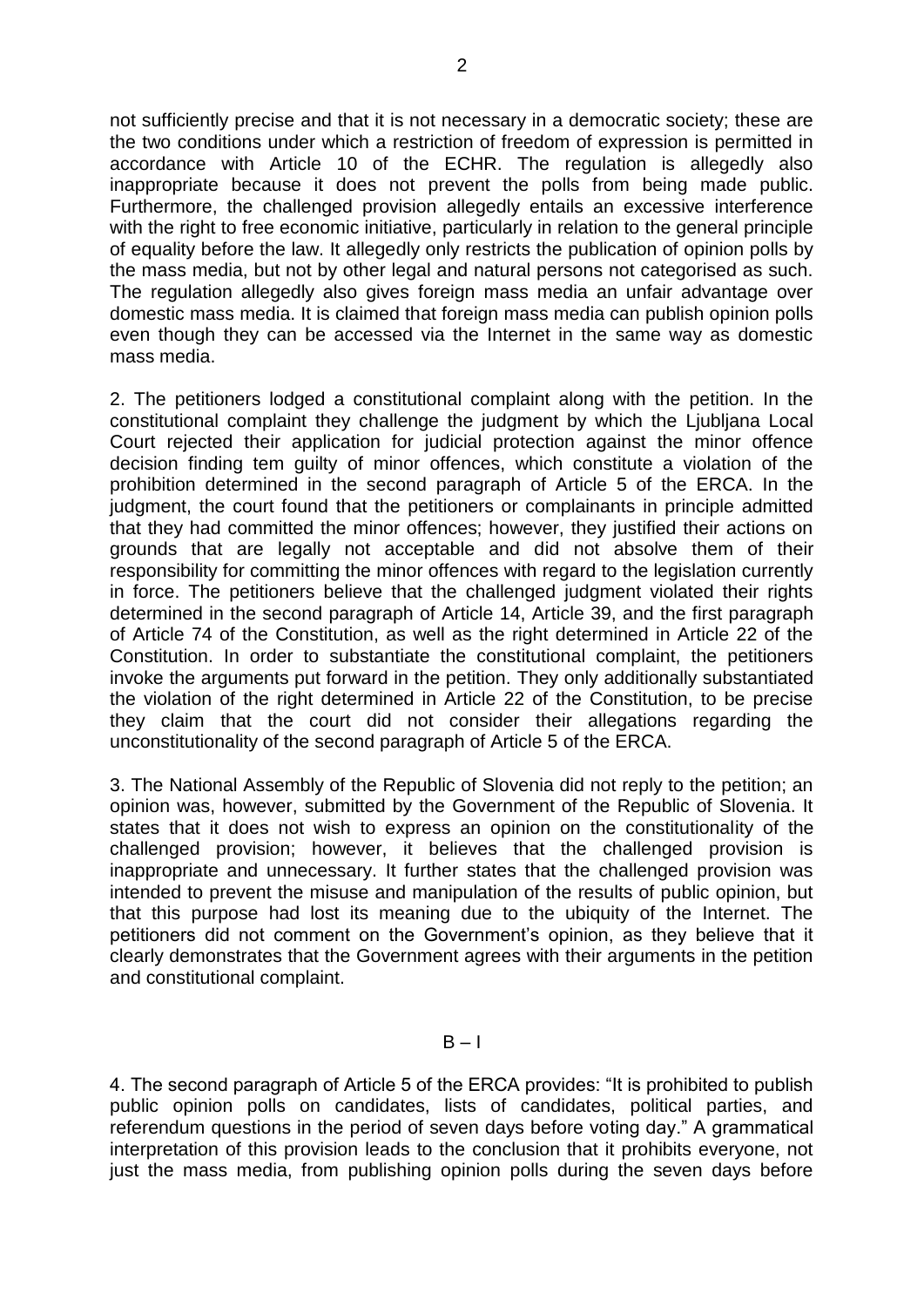voting day; however, the fact that the provision is included in the chapter entitled "Election and referendum campaigns in the mass media" indicates that this legal prohibition is directed only at the mass media. Other provisions in this chapter also make reference only to the duties of the mass media – Article 6 determines how the mass media's airtime is allocated, and Article 7 regulates the publication of political campaign broadcasts in the mass media. The legislature's intention for the second paragraph of Article 5 of the ERCA to apply only to publications in the mass media is also evident from the second indent of Article 34, the first indent of the first paragraph of Article 35, and the second paragraph of Article 35 of the ERCA as, in accordance with these provisions, the editor-in-chief, the publisher, and the person in charge of the legal entity are punished for a minor offence if the mass media outlet in question publishes an opinion poll contrary to the second paragraph of Article 5 of the ERCA. As the minor offence can only be committed by way of a publication in the mass media and as it is not evident from the legislative materials that the second paragraph of Article 5 of the ERCA should be a *lex imperfecta* in relation to other entities, it was clearly the intention of the legislature for the second paragraph of Article 5 of the ERCA to only prohibit the publication of opinion polls in the mass media.[1] The publication of opinion polls is prohibited, regardless of the form in which the mass media are published, meaning that this also applies to Internet mass media. At the same time, it follows from the challenged provision that it is only the publication of opinion polls that is prohibited, not the conducting of such polls. Moreover, during the period of prohibition, anyone (the mass media, candidates, political parties, etc.) may conduct public opinion polls, but they may not publish the results in the mass media.

5. The second question that arises with regard to the second paragraph of Article 5 of the ERCA concerns the actual content of the prohibition. It is manifestly clear that the provision prohibits the mass media from publishing opinion polls ordered by the organisers of the election or referendum campaign during the seven days before voting day. It is clear from the title of Chapter II of the ERCA "Election and Referendum Campaign in the Mass Media" that it determines the rules that the mass media have to respect during the election or referendum campaign while carrying out their activities in relation thereto. Strictly speaking, the mass media do not lead the campaigns by themselves, but merely provide a space for the campaigns to be conducted by the campaign organisers. Election and referendum campaigns comprise the entire advertising content and other forms of political campaign material the purpose of which is to influence the choice of the voters in elections and referenda (the second and third paragraphs of Article 1 of the ERCA); however, it is primarily carried out through political campaign material disseminated in the mass media (first indent of the fifth paragraph of Article 1 of the ERCA). The election campaign may be organised by the candidates themselves, the candidates' backers, lists of candidates, political parties, or other organisers, and, in the event of a referendum, it may be organised by the proposer of the referendum or others that have an interest in its result (the first paragraph of Article 3 of the ERCA). The mass media thus do not normally conduct their own campaign but instead provide airtime or space in their newspapers to conduct the campaign. The mass media are also not obliged to facilitate the election or referendum campaign (the exception is Radiotelevizija Slovenija [i.e. the national radio and television broadcasting network], which, in accordance with the second paragraph of Article 6 of the ERCA, is required to provide airtime during the campaign for the presentation of the candidates or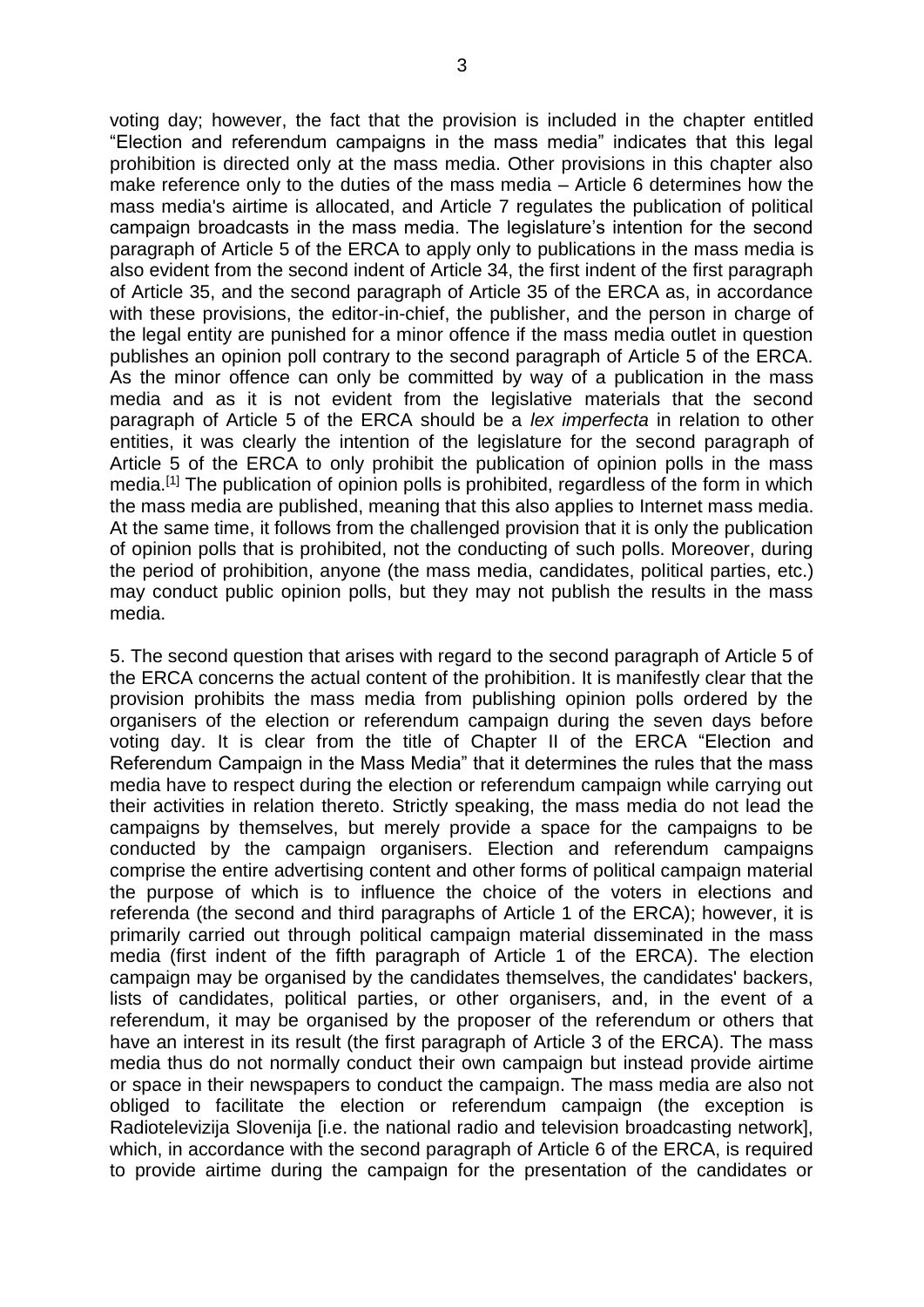opinions on the referendum question); however, if they decide to do so, they are required to respect the rules determined in Chapter II of the ERCA.

6. During the seven days before voting day, the mass media is therefore prohibited from publishing opinion polls conducted in the context of an election or referendum campaign *sensu stricto*, i.e. opinion polls that are ordered by the campaign organisers. The question as to whether the second paragraph of Article 5 of the ERCA also prohibits the mass media from publishing polls that were conducted upon the initiative of the mass media with the intention of informing the public, or polls that were not ordered by campaign organisers, however, is a special question. A grammatical interpretation of the second paragraph of Article 5 of the ERCA reinforces the interpretation that the mass media must not publish their own polls or polls that were not commissioned during a formal election or referendum campaign. The wording of the statutory provision is clear: it does not draw a distinction between public opinion polls in terms of who commissioned them, who conducted them, or their purpose. It follows therefore from the usual meaning of the words used that the challenged provision prohibits the mass media from publishing any opinion polls, including those that have been conducted in the context of typical mass media activity, which is to inform the public, and not in the context of campaigns that are run by campaign organisers.<sup>[2]</sup> This interpretation is also corroborated by the intention of the legislature and the aim that the legislature wished to achieve through this prohibition. With regard to the Government's statements, the purpose of the challenged provision is to prevent the misuse or manipulation of public opinion polls. It is clear that it would not be possible to achieve this aim if the mass media were prohibited only from publishing opinion polls commissioned and conducted in the context of a formal campaign during the seven days before voting day, but were freely permitted to publish their own opinion polls and other opinion polls, unrelated to the campaign organisers, until the last day before the elections or referendum (i.e. until the election silence). Unless this prohibition covers all public opinion polls, the second paragraph of Article 5 of the ERCA loses its meaning. An interpretation that would completely hollow out the purpose of the statutory provision is unacceptable. Therefore, the second paragraph of Article 5 of the ERCA is to be understood in such a way that the mass media are prohibited from publishing any public opinion polls on candidates, political parties, or a referendum question during the seven days before voting day.

7. In the case at issue, the petitioners (the newspaper and its persons in charge) are publishers of mass media. The performance of this activity is protected in the context of the freedom of the press and other forms of informing the public, which is guaranteed by the first paragraph of Article 39 of the Constitution, as well as in the context of free economic initiative, which is guaranteed by the first paragraph of Article 74 of the Constitution. The challenged second paragraph of Article 5 of the ERCA prohibits the mass media from publishing any public opinion polls during the seven days before voting day. Insofar as this prohibition refers to the mass media publishing their own opinion polls, which they publish on their own initiative in order to inform the public, this entails an interference with the first paragraph of Article 39 of the Constitution. Insofar as this prohibition also refers to the publication of polls that are ordered and paid for by others, this could also entail an interference with the first paragraph of Article 74 of the Constitution. In the case at issue, the publisher of the mass media, the editor in chief, and the person in charge of the legal entity were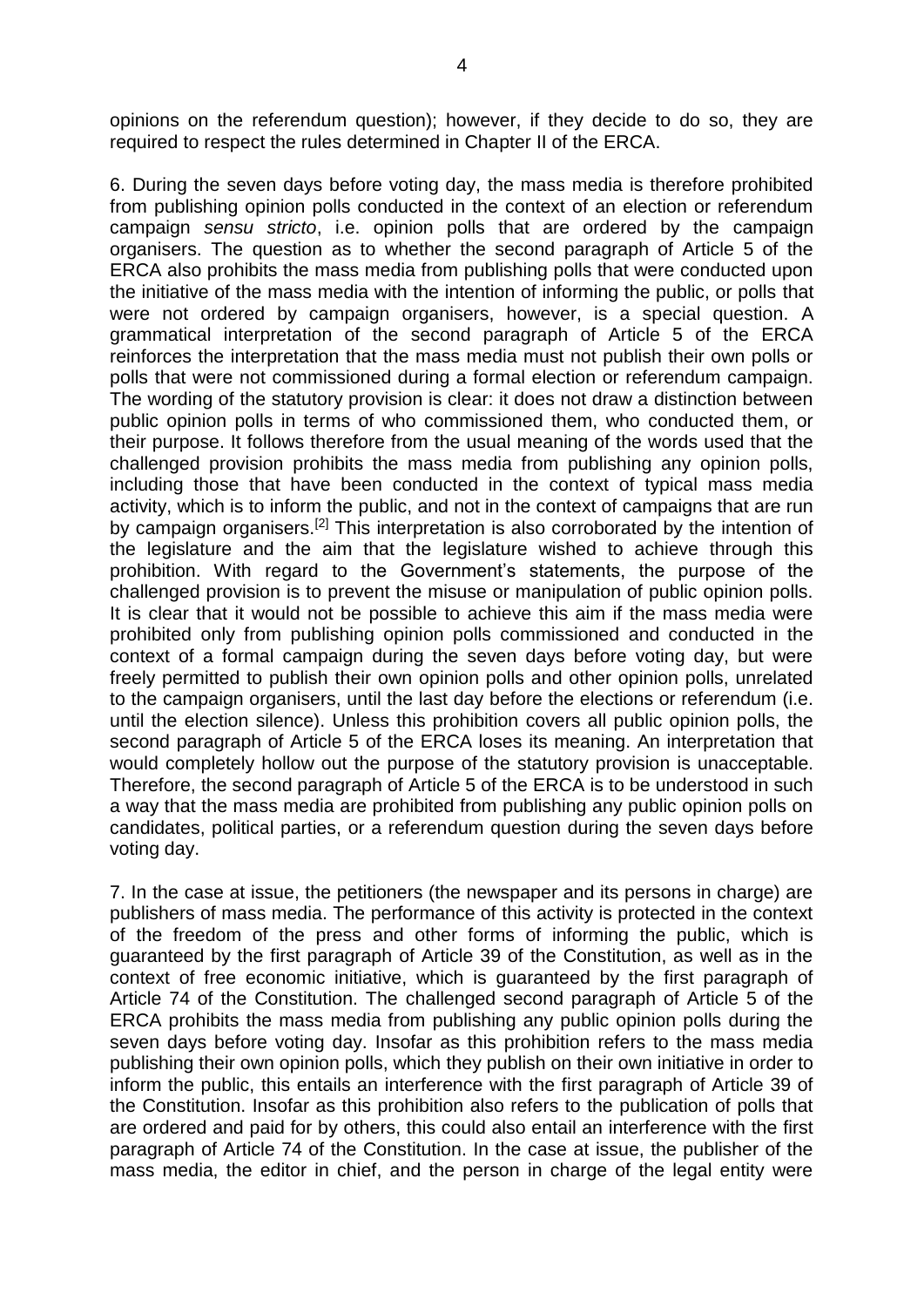punished for the minor offence of publishing their own public opinion poll. As a result, the Constitutional Court reviewed the constitutionality of the second paragraph of Article 5 of the ERCA from the viewpoint of the first paragraph of Article 39 of the Constitution.

8. In the first paragraph of Article 39, the Constitution guarantees the freedom of expression of thought, speech, and public appearance, protecting in particular the freedom of the press and other forms of informing the public or the freedom of expression in this framework. The significance of the right to freedom of expression is multi-faceted: its purpose is to protect the freedom to impart information and opinions (i.e. the active aspect) and the freedom to receive such, meaning the right to be informed (i.e. the passive aspect).<sup>[3]</sup> Freedom of the press and other forms of informing the public has a particularly important role in the framework of freedom of expression. In its Decision No. U-I-172/94, dated 9 November 1994 (Official Gazette RS, No. 73/94, and OdlUS III, 123), the Constitutional Court has already emphasised that the freedom of the press is one of the key institutional conditions for the effectiveness of the democratic process.<sup>[4]</sup> The positions taken by the Constitutional Court in that Decision are relevant not only for the press but also for other forms of informing the public. Free, i.e. independent from the government, mass media are the *conditio sine qua non* for creating pluralism and ensuring that the public is provided information that is free from bias.<sup>[5]</sup> The freedom to inform the public is required in order for the public to be able to supervise the authorities, and provides for the effective functioning of the political opposition to the government. Only free mass media can ensure the balanced exercise of political power within the state and continuous supervision of the state (governmental) authorities. The vital role played by the mass media in supervising the authorities entails that it is crucial that they are permitted to function freely, including when monitoring the processes through which people establish state power (i.e. through elections) or directly exercise such power (i.e. by referendum). Elections or referenda can only be deemed fair when the true will of the people has been expressed and when the public has been extensively and comprehensively informed throughout the process.

9. In light of the above, it is necessary to establish that the freedom of the press and other forms of informing the public and freedom of expression enjoy special constitutional protection. Statutory limitations of this human right are admissible only in accordance with the third paragraph of Article 15 of the Constitution, i.e. only in instances determined by the Constitution or to protect the rights of others. A statutory interference with the freedom of expression may only be based on an objectively justified and constitutionally admissible aim. If such aim is demonstrated, it is further necessary to review whether the challenged regulation is consistent with the general principle of proportionality (Article 2 of the Constitution). The Constitutional Court assesses whether an interference is excessive on the basis of the so-called strict test of proportionality in accordance with the settled case law of the Constitutional Court.[6]

10. The aim pursued by the second paragraph of Article 5 of the ERCA is not evident from the legislative materials. The National Assembly did not respond to the petition and the Government stated in its opinion that the aim of this provision was to prevent misuse and manipulation of the results of opinion polls. The Government did not explain in more detail how such misuse or manipulation could occur, but it considers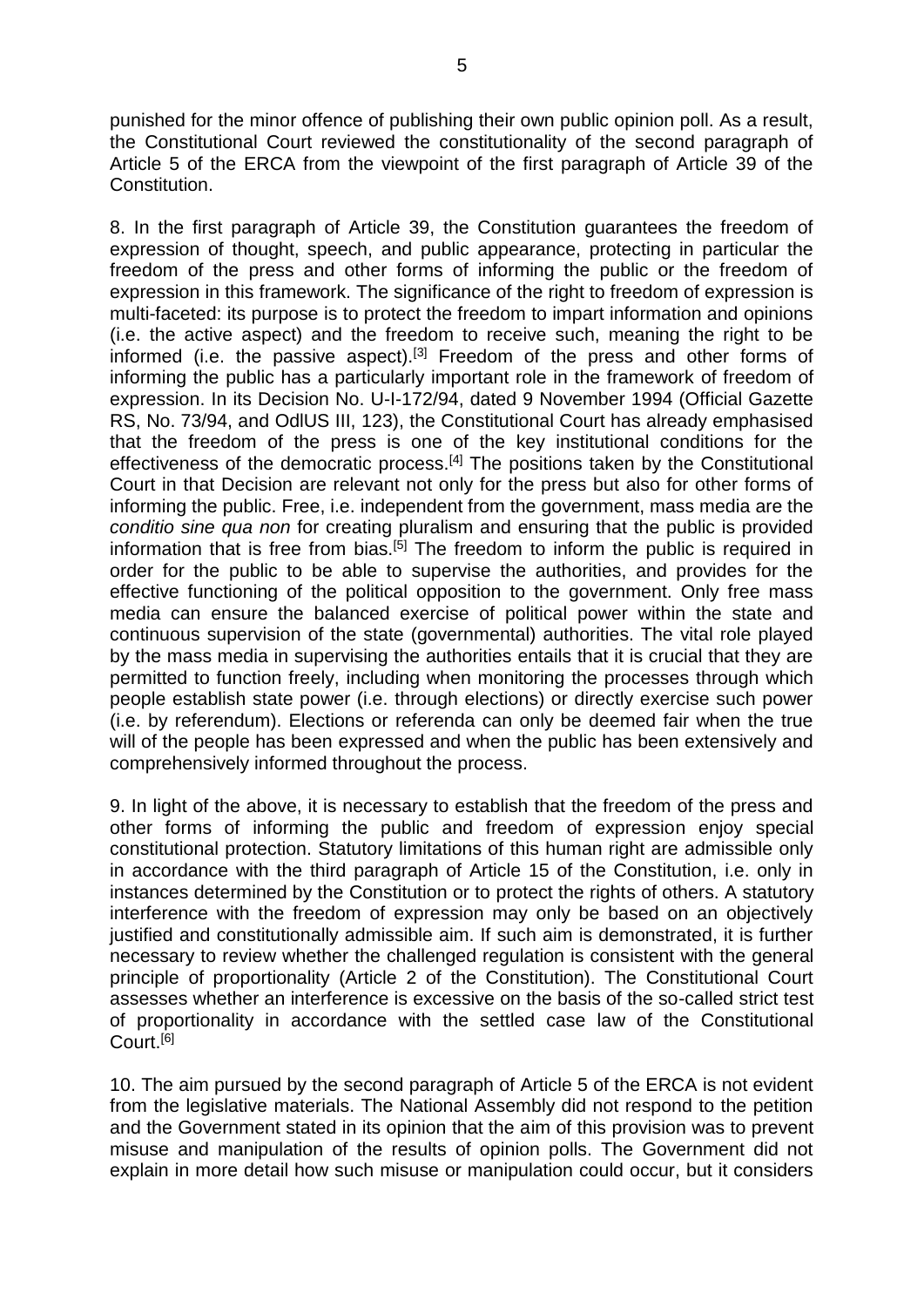that, due to the ubiquity of the Internet, this purpose can no longer be achieved by the challenged provision. Therefore, the statutory prohibition determined in the second paragraph of Article 5 of the ERCA is inappropriate and unnecessary. In addition, the Government explained that a draft law amending the ERCA is in the process of being adopted and that according to this draft the period during which the publishing of public opinion polls is prohibited is reduced from seven days to twentyfour hours before voting day. In this respect, the Constitutional Court notes that the Act amending the Election and Referendum Campaign Act (Official Gazette RS, No. 11/11) was adopted on 9 February 2011, but did not amend the second paragraph of Article 5 of the ERCA.

11. Insofar as the aim of preventing misuse and manipulation of the results of opinion polls allegedly entails that the purpose of the challenged provision is to ensure conditions in which the voters can freely and without interference form and express their true will at the elections, then the Constitutional Court deems that this entails a constitutionally admissible aim for limiting the free functioning of the mass media before and during the elections. The requirement of fair and free elections where the voters have the opportunity to form their true will before voting, without any inappropriate (manipulative, misleading, etc.) external influences, interferences, or pressure, originates from the principle of democracy in the Constitution (Article 1 of the Constitution), which was emphasised by the Constitutional Court in Decision No. U-I-172/94.

12. Moreover, the European Court of Human Rights (hereinafter referred to as the ECtHR) ruled on the right to freedom of expression and whether it was admissible to limit that right during or before elections. The position of this court, in principle, is that during elections the right to freedom of expression enshrined in Article 10 of the ECHR has to be considered in light of the right to free elections protected by Article 3 of Protocol No. 1 to the ECHR.[7] Free elections and freedom of expression, particularly freedom of political debate, together form the bedrock of any democratic system. The two rights are inter-related and operate to reinforce each other. In the ECtHR's opinion, freedom of expression is one of the conditions necessary to ensure the free expression of the opinion of the people in the choice of the legislature. For this reason, it is particularly important in the period preceding an election that opinions and information of all kinds are permitted to circulate freely. Nonetheless, the ECtHR deems that, in certain circumstances, the right to freedom of expression and the right to free elections may come into conflict. The ECtHR therefore allows for the possibility that it may be considered necessary, in the period preceding or during an election, to place certain restrictions, of a type which would not usually be acceptable, on freedom of expression, in order to secure the free expression of the opinion of the people in the choice of the legislature. The ECtHR recognises that, in striking a balance between these two rights, the Contracting States have a wider margin of appreciation, as they do generally with regard to the restriction of freedom of expression pursuant to the second paragraph of Article 10 of the ECHR.<sup>[8]</sup> Therefore, also with regard to the ECtHR case law, ensuring the conditions required for voters to freely form and express their true political will in the elections may constitute a reason for restricting the time period during which the mass media may report on opinion polls.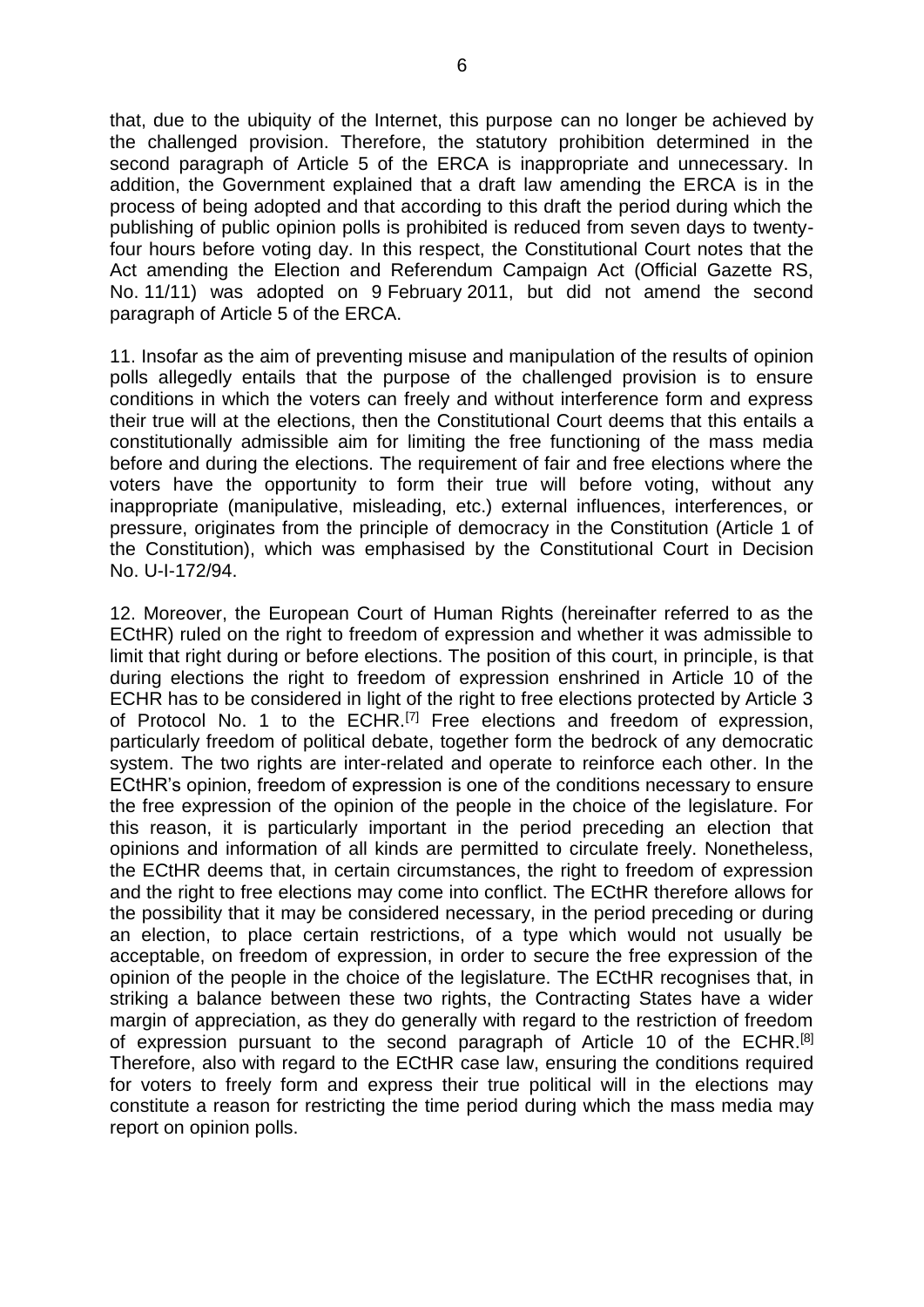13. Without considering the question of whether the statutory prohibition determined in the second paragraph of Article 5 of the ERCA is an appropriate and necessary measure to achieve the pursued aim, the Constitutional Court found that the severity of the consequences of an interference with freedom of expression cannot be justified by the pursued aim or the advantages that would result from the interference. When considering whether the challenged provision entails an excessive interference with the right to freedom of expression, the Constitutional Court took into account several constitutionally relevant circumstances (Paragraphs 14 through 19 of the reasoning).

14. The prohibition to publish specific information with the intention of preventing the mass media from influencing how public opinion is formed or changed entails an interference with the very essence of the role and significance of the mass media in a democratic society. It is in the nature of the mass media to influence public opinion; the principle function of the mass media (leaving economic interests aside) is to inform the public and thereby inevitably influence public opinion. Especially before the elections, when the direct expression of the voters' political will is concerned, the free functioning of the mass media is even more important.

15. In accordance with the first paragraph of Article 2 of the ERCA, an election campaign may not commence sooner than thirty days before voting day. The sevenday prohibition therefore entails that the mass media cannot perform their function of informing the public through the publication of opinion polls for almost one quarter of the duration of the election campaign. It is, however, just before the elections that the electoral activities of the candidates and political parties are performed in a most concentrated and intensive way and therefore undoubtedly significantly influence the voters' decisions.

16. The free functioning of the mass media also goes hand in hand with the right of voters to be informed. Therefore, the prohibition to publish opinion polls may also be considered from the perspective of a voter who may therefore be deprived of essential information. Free and democratic elections presuppose that the voter has the opportunity to be informed of all the relevant issues based on a wide range of true and complete information, as only comprehensively informed voters can in fact express their own true political will on voting day. In addition, information on the state or dynamics of public opinion may also be important, or even crucial, for the voters. Therefore, it is important that the flow of information regarding this question, which may have a decisive influence on the voter's final choice, is interrupted as late as possible.

17. It is not possible to ignore the fact that the prohibition to publish opinion polls is not binding on natural persons and legal entities that are not mass media publishers (or on the foreign mass media), which entails that, given the present-day ubiquity of the Internet, it is almost impossible to prevent such polls from being made available to the wider public.

18. On the other hand, the alleged benefits of the prohibition to publish opinion polls (i.e. guaranteeing to voters the right to freely form their own true will without interference) are relative because they depend on each individual voter and because other methods through which mass media can influence voters (critical or favourable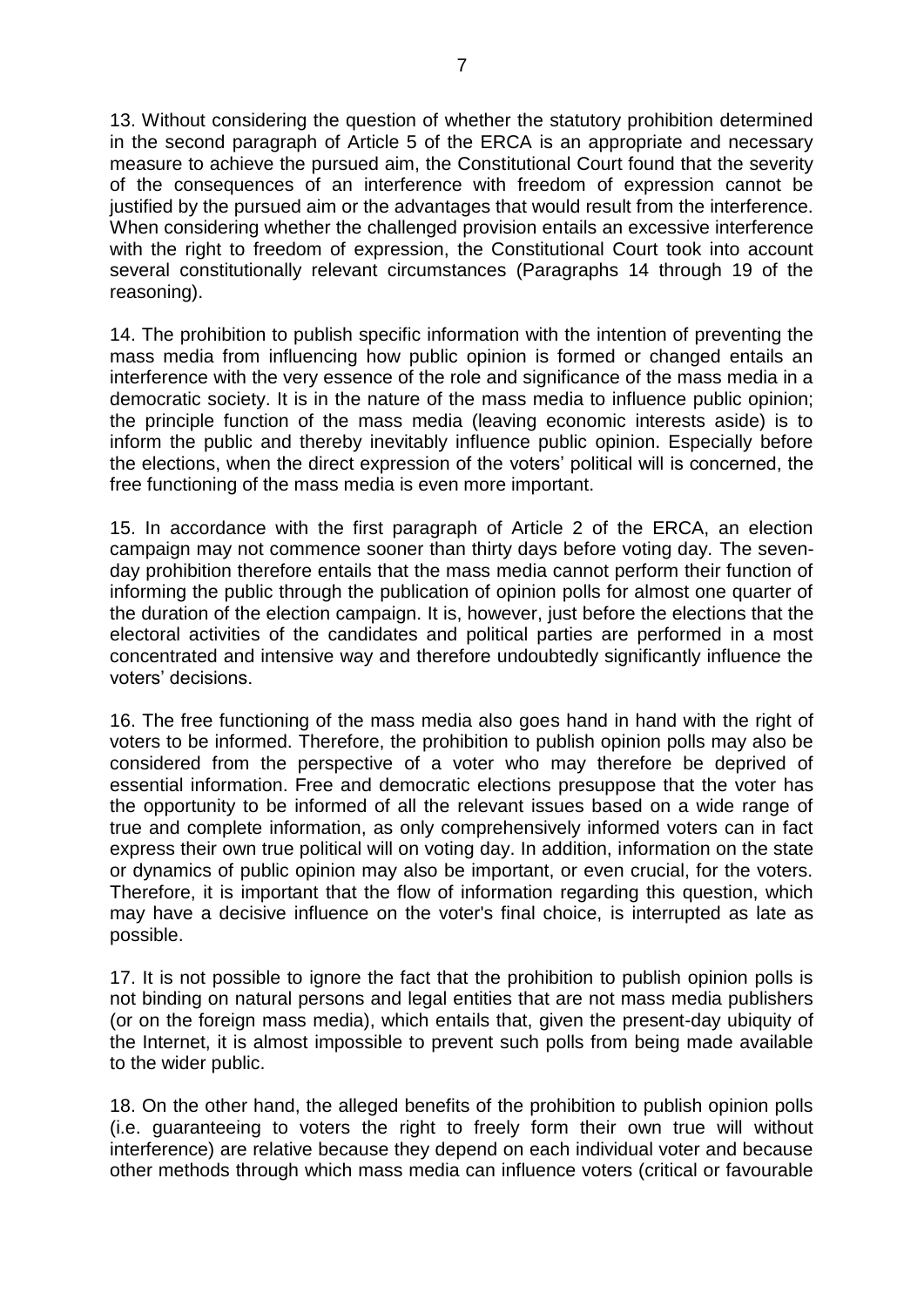articles, comments, interviews, etc.) are allowed for the entire duration of that prohibition, up until the election silence. Unlike published opinion polls, the electoral campaign and all public campaigning must end one day before the day of the vote, which is when the so-called election silence begins.<sup>[9]</sup>

19. Even if, by seeking to prevent an unacceptable influence of the mass media on voters before the elections, the legislature pursued a constitutionally admissible aim, it was first required to consider adopting a regulation to limit such conduct by the mass media in a manner that takes into account the interest of the mass media to publish opinion polls as well as the interest of the voters to have access to such information before prohibiting their publication. A more precise regulation of the manner in which opinion polls are conducted during the pre-election period (e.g. by requiring the poll to contain information regarding the date on which it was conducted, who ordered and paid for the poll, who conducted the poll, the methodology used, the sample, and the margin of error, etc.) could reduce the possibility of an unacceptable influence on voters and thereby contribute to the purpose for which such polls are intended – the professional and objective presentation of information regarding changes in public opinion. It must namely be taken into account that opinion polls conducted by the mass media on their own initiative appear objective, impartial, and neutral. The fact (or at least the appearance) that a scientific methodological approach was applied in such polls clearly entails that some voters rely on the published opinion polls to a lesser or greater extent when forming their opinions. Naturally, expertise and objectivity do not imply that there are no differences between the polls or that the mass media are completely unbiased when conducting and publishing such polls (especially if the poll is accompanied by a commentary). However, in a democratic society, it is crucial that there is plurality in the mass media and that voters have the opportunity to form their own opinions on the basis of different public opinion polls.

20. On the basis of the above, the Constitutional Court held that the seven-day prohibition was a limitation that excessively interferes with the free functioning of the mass media. Therefore, the challenged second paragraph of Article 5 of the ERCA is inconsistent with the first paragraph of Article 39 of the Constitution. The Constitutional Court did not abrogate the provision but merely established its inconsistency with the Constitution (Point 1 of the operative provisions) and required the legislature to remedy the established unconstitutionality within six months (Point 2 of the operative provisions). The Constitutional Court adopted a declaratory decision as the abrogation of the provision would have jeopardised the effectiveness of the institution of election silence. Although the election silence is a special statutory institution that pursues other aims and, as such, it is not directly related to the prohibition of publishing opinion polls, it would lose its meaning to a great extent if the mass media were allowed to publish opinion polls without any restrictions during this time (and even on the day of voting). The publication of public opinion polls conducted by the mass media on their own initiative does not entail the conduct of a campaign and, therefore, the first paragraph of Article 2 of the ERCA, which determines that campaigning must cease no later than twenty-four hours before voting day, does not apply to such conduct of the mass media. Similarly, it is not possible to qualify the publication of opinion polls as an example of public propaganda, which is prohibited by Article 5 of the NAEA during the twenty-four hours before voting day. The Constitutional Court thus adopted a declaratory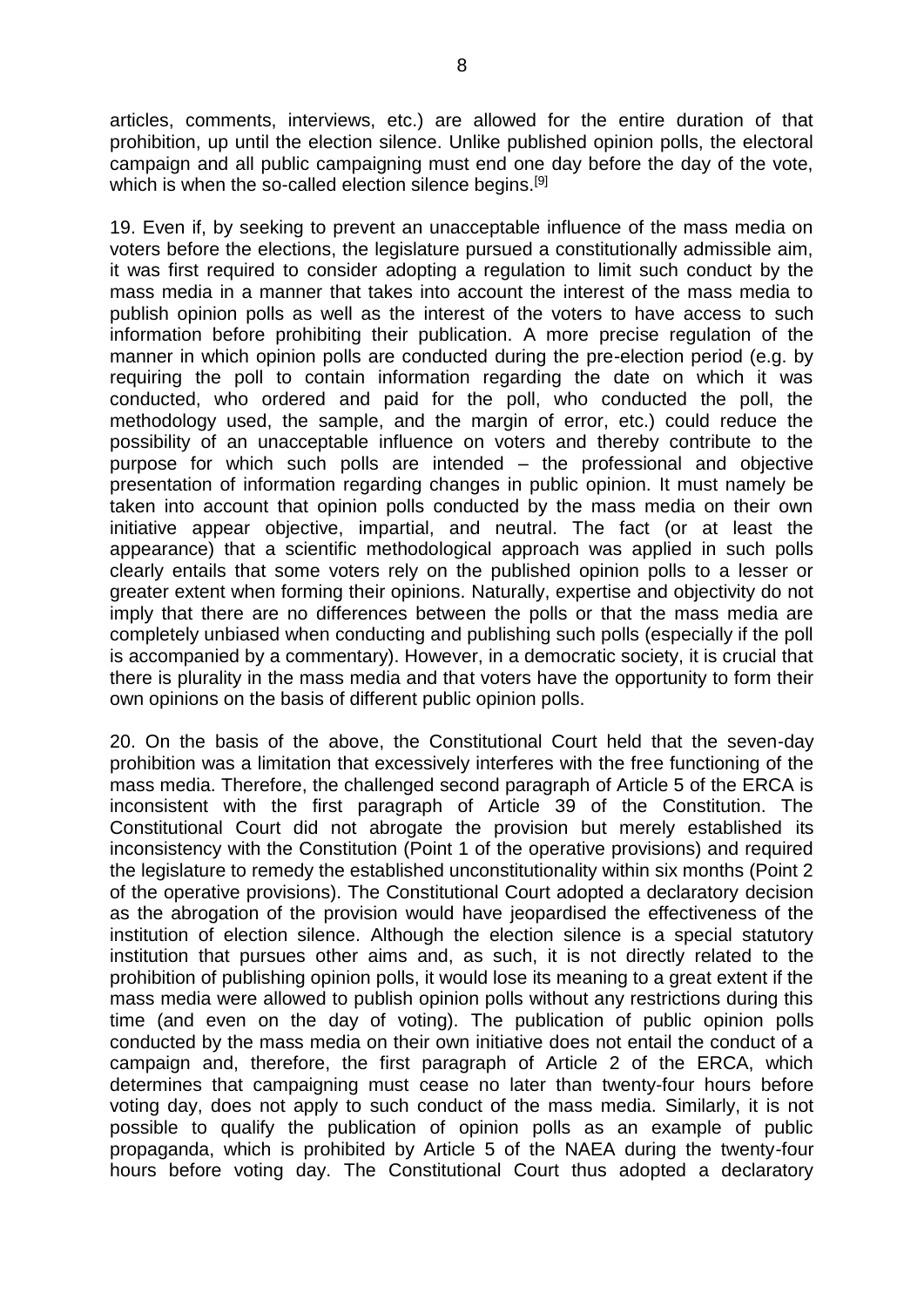decision as it would have interfered with the effectiveness of another statutory institution if it had abrogated the challenged provision.

21. In order to protect the effectiveness of the institution of election silence, the Constitutional Court, on the basis of the second paragraph of Article 40 of the Constitutional Court Act (Official Gazette RS, No. 64/07 – official consolidated text hereinafter referred to as the CCA), also determined the manner in which its decision was to be implemented. It determined that, until the established unconstitutionality has been remedied, the publication of public opinion polls is not permitted during the twenty-four hours before voting day (Point 3 of the operative provisions).

22. Since the Constitutional Court established that the second paragraph of Article 5 of the ERCA is inconsistent with the first paragraph of Article 39 of the Constitution, it did not consider the other allegations made by the petitioners. By determining the manner of implementation, the provisions of Articles 34 and 35 of the ERCA, which define that the conduct in violation of the second paragraph of Article 5 of the ERCA constitutes a minor offence, became irrelevant.

## $B - II$

23. The complainants were found guilty of minor offences under the first indent of the first paragraph of Article 35 of the ERCA, the second paragraph of Article 35 of the ERCA in conjunction with the first indent of the first paragraph of Article 35 of the ERCA, and the second indent of Article 34 of the ERCA. These minor offences entail a violation of the prohibition determined in the second paragraph of Article 5 of the ERCA, which the Constitutional Court found to be unconstitutional. Therefore, as the challenged judgment was based on an unconstitutional statutory provision, the Constitutional Court abrogated it and remanded the case to the court of first instance for new adjudication (Point 4 of the operative provisions). In such context, the Constitutional Court was not required to review the allegations regarding violations of other human rights and fundamental freedoms.

24. In addition, the Constitutional Court specifically draws attention to the unconstitutionality of the position taken by the court in the challenged judgment that a court is not required to take a position on alleged violations of the Constitution for lack of jurisdiction. It is true that the regular courts do not have jurisdiction to decide on the constitutionality of laws; however, this does not entail that they are not obliged to take a position on alleged violations of the Constitution. The position that, when deciding, a court is only bound by the law, but not by the Constitution, is inconsistent with the Constitution. Article 125 of the Constitution clearly determines that judges are bound by the Constitution and laws. When human rights – in the case at issue, freedom of expression – are subject to judicial protection, such obligation of the judges (i.e. that they are bound by the Constitution and laws) also arises from the fourth paragraph of Article 15 of the Constitution. In accordance with this provision, the judicial protection of human rights and fundamental freedoms and the right to obtain redress for the violation of such rights and freedoms are guaranteed. Such judicial protection is not judicial protection in constitutional complaint proceedings, but judicial protection in judicial proceedings at all levels of decision-making before the regular courts, as it is generally guaranteed by the first paragraph of Article 23 of the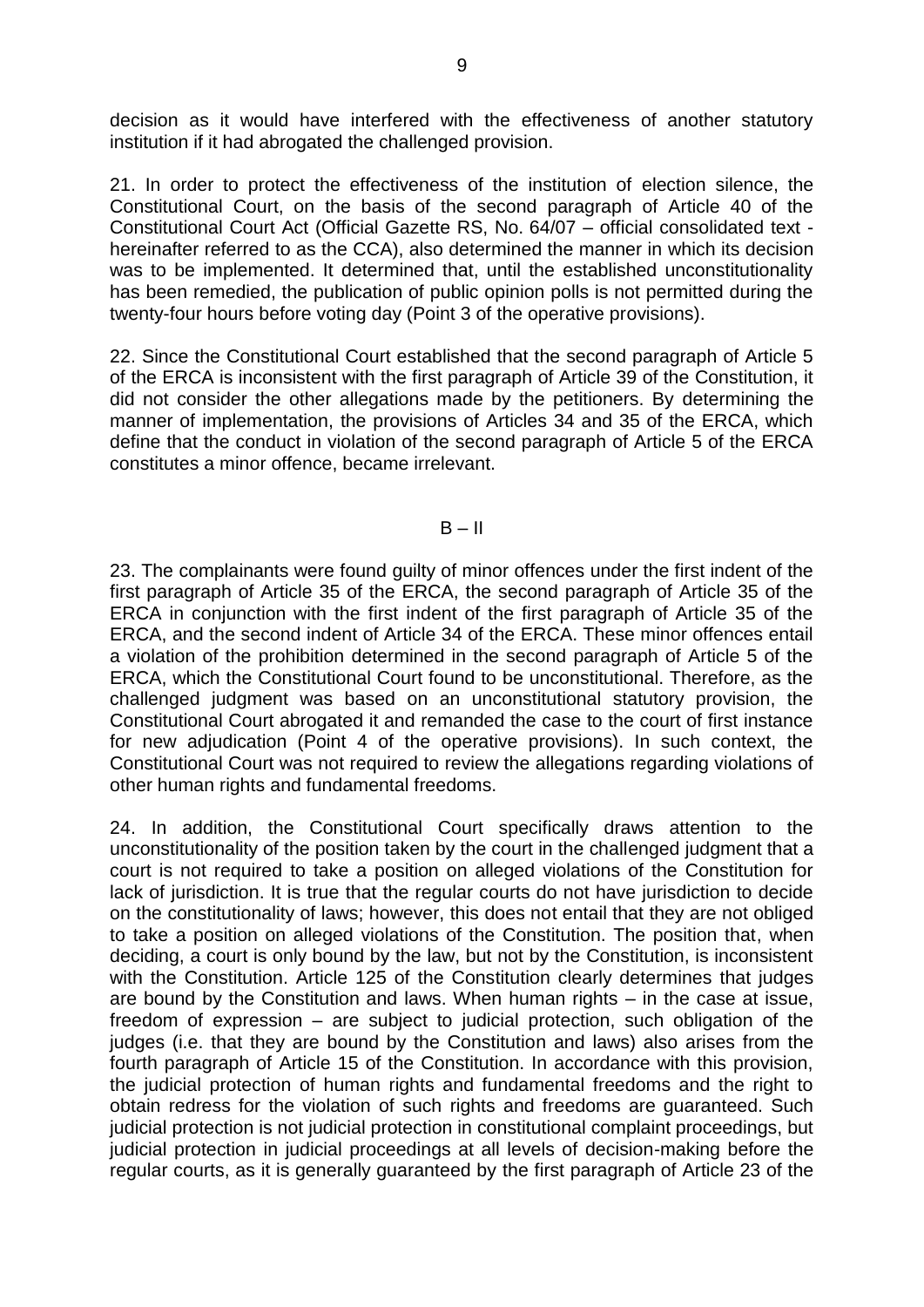Constitution. The courts are therefore required to take a position on relevant constitutional objections of the parties (such as the objection regarding the unconstitutionality of the second paragraph of Article 5 of the ERCA); otherwise, they are in violation of the constitutional procedural guarantee determined in Article 22 of the Constitution from which there proceeds, *inter alia*, the duty of the courts to take a position on the allegations of parties to proceedings that are essential for a decision from a human rights perspective. If as a result they are faced with a statutory provision that they deem unconstitutional, they must, on the basis of Article 156 of the Constitution, initiate proceedings before the Constitutional Court. If, however, they deem that the objections regarding unconstitutionality are unsubstantiated, they must present arguments to reject them. In light of the above, the position of the court, according to which it was not obliged to take a position on the alleged unconstitutionality of the statutory regulation which constituted the legal basis of the challenged decision, violated the right to the equal protection of rights determined in Article 22 of the Constitution. In the case at issue, the court also violated the right determined in the fourth paragraph of Article 15 of the Constitution.

C

25. The Constitutional Court adopted this Decision in accordance with Article 48, the second paragraph of Article 40, and the first paragraph of Article 59 of the CCA, composed of: Dr Ernest Petrič, President, and Judges Dr Etelka Korpič-Horvat, Mag. Miroslav Mozetič, Jasna Pogačar, Mag. Jadranka Sovdat, Jože Tratnik, and Jan Zobec. The Decision was reached by six votes against one. Judge Pogačar voted against.

> Dr Ernest Petrič President

Notes:

[\*] Translator's note: the Slovene noun *objava* used in the original text can mean both publication as well as broadcast. Similarly the verb *objaviti* can mean to publish or to broadcast. For reasons of brevity the translation therefore uses the terms publication and to publish to refer also to broadcast.

[1] The ERCA does not define the term "mass media". According to the first paragraph of Article 1 of the Mass Media Act (Official Gazette RS, No. 110/06 – official consolidated text), the term "mass media" includes newspapers and magazines, radio and television programme services, electronic publications, teletext, and other forms of editorially formulated programmes published daily or periodically through the transmission of written material, vocal material, audio, or images in a manner that is accessible to the public.

[2] The title of Chapter II of the ERCA ("Election and Referendum Campaign in the Mass Media") could be construed differently, i.e. it could be understood to mean that